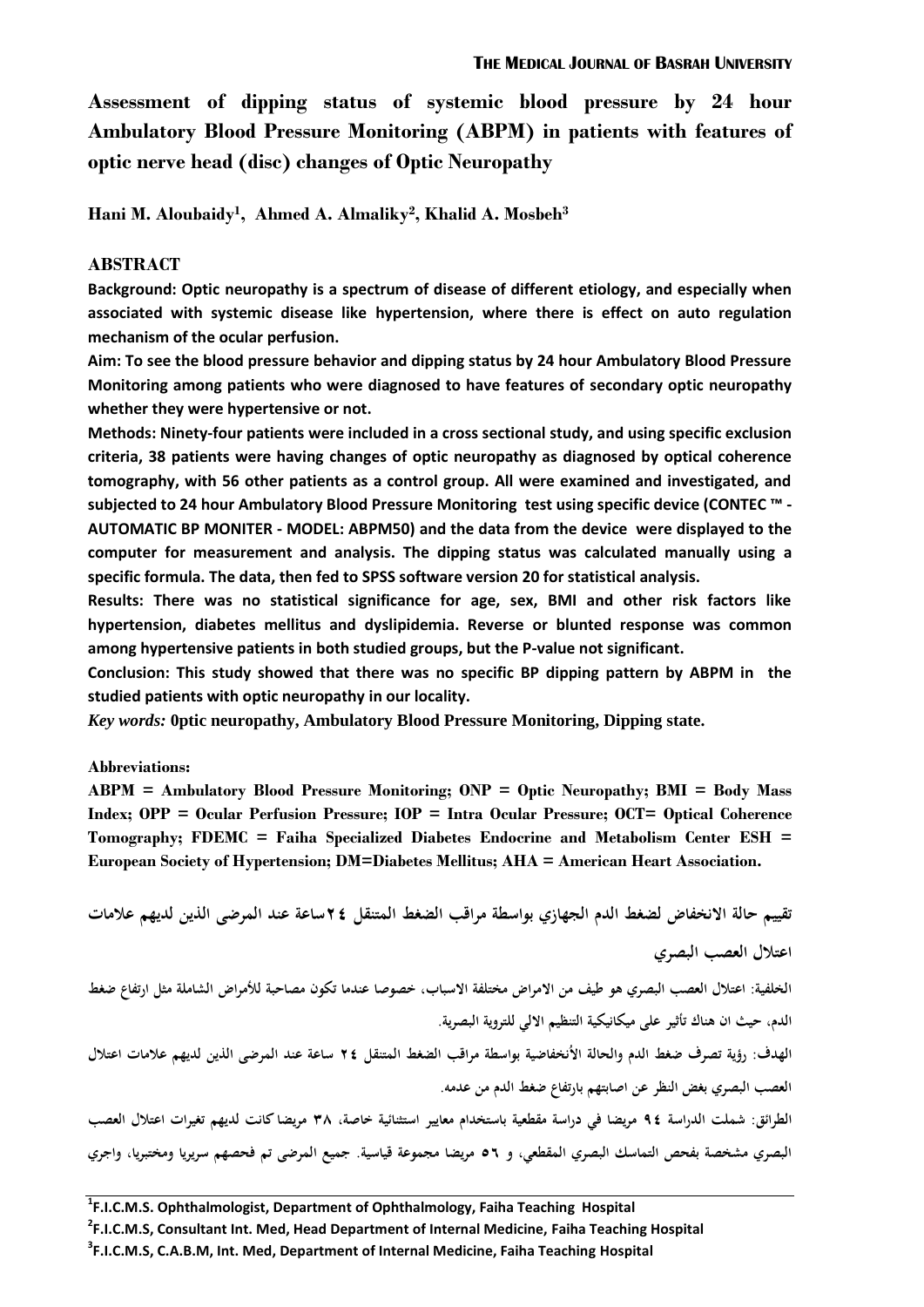**لهم فحص مراقبة الضغط 42 ساعة المتنقل باستخدام جهاز خاص BP AUTOMATIC ™ – CONTEC( (50ABPM:MODEL–MONITER واخذت المعلومات و عرضت في الحاسوب للقياس والتحليل. تم احتساب حالة االنخفاض يدويا وفقا لمعادلة خاصة. تم تغذية المعلومات الى برنامج SPSS النسخة 42 للتحليل االحصائي.** 

**النتائج: لم يكن ىناك اىمية احصائية للعوامل: العمر, الجنس, معامل كتلة الجسم, و بقية عوامل الخطورة مثل ارتفاع ضغط الدم, مرض السكري, واضطراب الدىون. االستجابة العكسية او المخشنة كانت السائدة عند مرضى ارتفاع ضغط الدم في كال المجموعتين لكن القيمة االحتمالية لم تكن مهمة.** 

**االستنتاج: ىذه الدراسة اوضحت انو ال يوجد نموذج خاص للحالة االنخفاضية باستخدام مراقب الضغط المتنقل 42 ساعة عند المرضى الذين تمت دراستهم في ىذه العينة المصابين باعتالل العصب البصري.** 

**الكلمات المفتاحية: اعتالل العصب البصر ي. مراقب الضغط المتنقل 42 ساعة. الحالة االنخفاضية.** 

### **INTRODUCTION**

eduction of the ocular perfusion pressure and disturbed vascular auto - regulation are the cornerstones of eduction of the ocular perfusion<br>pressure and disturbed vascular auto<br>the vascular hypothesis that leads to optic nerve damage. Physiological changes in circadian rhythm may further aggravate ischemia of optic nerve mainly by fluctuation in ocular perfusion pressure (OPP), which is derived from intraocular pressure (IOP) and mean arterial pressure. Many researchers have drawn attention that both the physiological reduction in systemic BP during sleep, and excessive hypotensive effect of antihypertensive drugs used in the treatment of hypertension, may lead to a secondary reduction of perfusion in the vessels of the eye and the orbit, chronic ischemia and neuropathy of the optic nerve.<sup>[1-1]</sup>  $3$ ] The diagnosis of optic neuropathy need detailed history and neuro-ophthalmological examination assisted by laboratory studies and imaging, where the optical coherence tomography (OCT) is the method of choice done by the ophthalmologist because it can detect the early features by documentation of peripapillary nerve fiber thickening in subtle cases.<sup>[4]</sup> Systemic hypertension, arteriosclerosis, vasospasm, or medication may reduce the auto - regulation capacity of the optic disc. Exaggerated nocturnal hypotension may be seen in patients with aggressive antihypertensive therapy,

especially if taken a right before bedtime.<sup>[5]</sup> Ambulatory Blood Pressure Monitoring (ABPM) is the best method for assessing BP during day time and sleep and give an idea about the morning surge and night dipping, where both of these parameters have important prognostic implications.<sup>[6,7,8]</sup> There is a compelling evidence that nocturnal BP is superior to daytime pressure in predicting outcome. <sup>[9-11]</sup> MostABPM devices available have been validated independently according to the internationally accepted validation protocols, the most popular of which is the International Protocol of the European Society of Hypertension (ESH).<sup>[12]</sup> Dipping status assessment depends on the behavior of BP from wakefulness and sleep, depending on whether BP falls, rises, or remain constant. The indication of ABPM underwent revolution and progress in the different group of hypertensive patients for follow- up and / or to establish the diagnosis of hypertension,<sup>[13]</sup> and also as a prognostic indicator of the cardiovascular, cerebrovascular, renal, and ophthalmological outcome. And many studies were done utilizing ABPM for evaluation of patients with optic neuropathy especially hypertensive on treatment, or those with the hypotension of different etiology.<sup>[14-16]</sup>

*The aim of the study*, you study BP behavior of and the state dipping by 24 ABPM among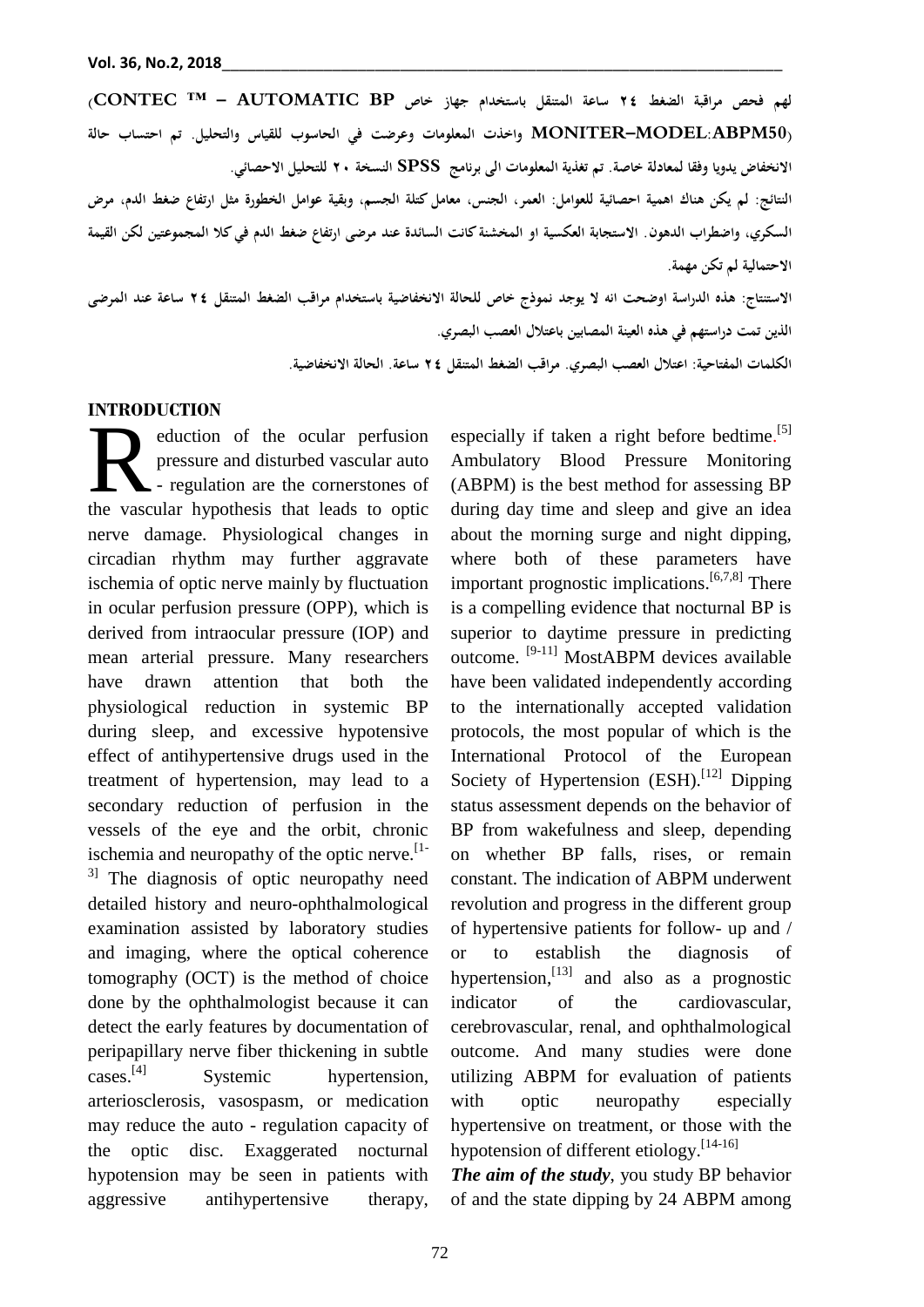patients who were diagnosed to have features of optic disc neuropathy whether they were hypertensive or not, and also to study other factors that might have a role or associated as a cause for optic neuropathy, in comparison with the control group of patients.

*Methodology,* this is a case-control study involving 94 patients, that were seen in collaboration between physicians and one ophthalmologist. Thirty-eight (38) patients of them have features of optic neuropathy, who fulfill the definition of optic neuropathy in its early states and that is related to the defect in the ocular blood perfusion-and may lead to ischemic optic neuropathy, that were diagnosed by OCT and other tools including IOP measurement and visual field assessment, regardless their state of hypertension or the treatment. Their complains were different with no specific signs, symptoms or presentation, or were referred to him to exclude ophthalmological problem. With 56 patients with similar demographic characteristics, and have no features optic neuropathy, were taken as a control group for comparison. The study done in Faiha Teaching Hospital in Basrah Southern of Iraq between Feb 2016 to June 2017. Exclusion criteria; patients with glaucoma and obvious increased IOP and other causes or types of optic neuropathy apart from ischemic type (look for the appendix 1 of the causes), like arteritis optic neuropathy, or patients on medication that are known to cause optic neuropathy other than antihypertensive including topical eye preparations  $(B-\text{blocker})$  or drug used for erectile dysfunction, previous stroke, previous history of eye surgery or laser therapy, having autonomic dysfunction of different causes, patients with SOL or malignancy or on treatment for malignant disease, patients with irregular arrhythmia or heart failure, chronic kidney disease. All patients were studied their basic information including; age, sex, BMI, history of hypertension, diabetes mellitus dyslipidemia and the type of different types and time of medication(s) and the demographic data and were subjected to laboratory investigation and 24ABPM using a specific device **(CONTEC™ - AUTOMATIC BP MONITOR** – **MODEL: ABPM50)** then we upload patient's data to the computer, and allowed the patient for 24 hours to practice their daily activity or job and later we download the results, and most of the data were analyzed by device presetting, and some of the parameters or data used in study were analyzed manually. Ten patients their data were excluded and not enrolled in the study because of the technical errors. Sections of the device readings were portioned to include; the time and the average arterial BP in systole and diastole, BP load in day and night, maximum and minimum systolic and diastolic BP, pulse rate and mean arterial BP, and circadian rhythm. The definition of hypertension, diabetes mellitus, dyslipidemia and BMI was according to their last accepted international definition. Classification of dipping was according to AHA by the formula;  $\{Dip = (1-\}$ SBP sleeping/SBP waking)  $x100 = -8$  % }.<sup>[17]</sup> We may have four classes of dipping:  $\leq 0\%$  = reverse dipper,  $0\% - 10\% =$  nondipper, 10- $20\%$  = normal dipper, extreme dipper  $\geq 20\%$ . Or by the formula that was used by the device of the ABPM in this study,  $\{Dipping =$ averages BP sleeping \average SBP day time},  $^{[18]}$  and we may have four classes of dipping,  $\leq$  0.8=severe or extreme dipper,  $\geq$ 0.8 -  $\leq$  0.9 = normal dipper,  $\geq$  0.9 -  $\leq$  1.0 blunted or non-dipper,  $\geq 1.0$  Reverse dipper. These are corresponding to the classes in AHA formula.

*Statistical analysis:* Data were collected and fed to SPSS software version 20 for statistical analysis. Continuous data were compared using Student's t - test, while categorical data were analyzed by crosstabulation and obtaining Odd's ratio and P-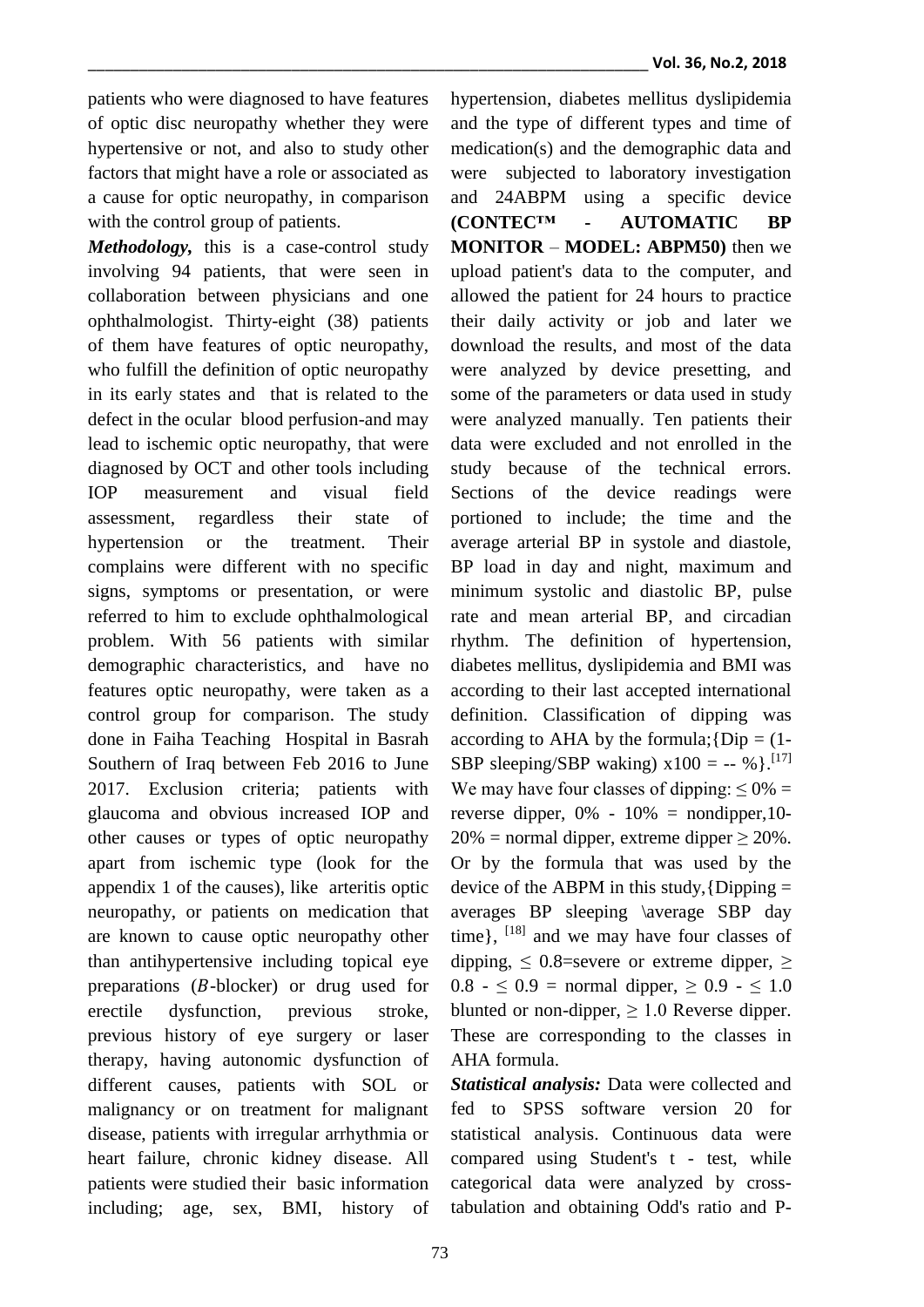value and Chi-squared test. The P value less

than 0.05 considered an indication of a significant statistical inference.

# **RESULTS**

# **The basic characteristics of the sample and potential risk factors distribution**

As seen in (table-1), the age and sex distribution were matched but there was no significant statistical difference between cases and control. This was also applied for BMI which was not different in both groups. The distribution of hypertension, diabetes and hyperlipidemia were similar that there was no significant statistical association. It was statically difficult to assess the use of antihypertensive medication and the timing of the doses, so they were not mentioned.

|                     |                | <b>Cases</b>      | <b>Control</b>    | <b>P</b> Value |
|---------------------|----------------|-------------------|-------------------|----------------|
| Age (mean $\pm$ SD) |                | $51.24 \pm 10.70$ | $47.87 \pm 15.30$ | 0.249          |
| <b>Sex</b>          | <b>Male</b>    | 36.84%<br>14      | 50%<br>27         | 0.235          |
|                     | Female         | 24 63.15%         | 50%<br>27         |                |
| BMI                 | <b>Male</b>    | $27.46 \pm 3.92$  | $28.95 \pm 6.00$  | 0.424          |
|                     | Female         | $29.18 \pm 5.38$  | $28.94 \pm 4.24$  | 0.861          |
| <b>Hypertension</b> |                | 63.15%<br>24      | 72.22%<br>39      | 0.575          |
| <b>Diabetes</b>     |                | 34.21%<br>13      | 20.37%            | 0.194          |
|                     | Hyperlipidemia | 44.73%<br>17      | 42.59%<br>23      | 0.947          |

### **Table 1. Baseline characteristics of the patients**

### **The device measurements and the relation to optic nerve head disease.**

Directly reported measurements of the 24 hours BP monitoring were studied using Student's t-test to detect possible differences between cases and control individuals. (Table-2), shows the direct measurements comparison where it was not possible to detect a significant statistical difference between the two groups. (Table-2), displays selected parameters only because of a large

number of parameters which carry the same inference of absence of significant difference between cases and control groups regarding device measurements. Hence, parameters like day BP, night BP, maximum systolic, minimum systolic, maximum diastolic and minimum diastolic BP not displayed in (Table-2).

**Table 2. direct device parameters in 24 ABPM examinations**

| Parameters (mean $\pm$ SD)             | <b>Cases</b>       | <b>Control</b>     | P value |  |  |  |  |
|----------------------------------------|--------------------|--------------------|---------|--|--|--|--|
| All systolic BP                        | $123.74 \pm 17.28$ | $122.38 \pm 16.38$ | 0.700   |  |  |  |  |
| All diastolic BP                       | $72.06 \pm 11.44$  | $71.90 \pm 9.74$   | 0.943   |  |  |  |  |
| Day BP load (more than 140 mmHg)       | $31.49 \pm 29.08$  | $23.44 \pm 12.37$  | 0.445   |  |  |  |  |
| Day diastolic load (more than 90 mmHg) | $17.83 \pm 12.79$  | $16.21 \pm 7.67$   | 0.702   |  |  |  |  |
| <b>Night BP load</b>                   | $45.90 \pm 9.31$   | $36.14 + 7.72$     | 0.233   |  |  |  |  |
| Day BP load                            | $21.4 \pm 3.96$    | $19.92 \pm 7.91$   | 0/817   |  |  |  |  |
| Systolic night des                     | $5.87 \pm 3.18$    | $8.10 \pm 3.15$    | 0.535   |  |  |  |  |
| Diastolic night des                    | $6.38 \pm 1.29$    | $10.31 \pm 6.09$   | 0.336   |  |  |  |  |
| Mean pulse pressure/Day                | $54.49 \pm 10.08$  | $52.78 \pm 11.28$  | 0.452   |  |  |  |  |
| Mean pulse pressure/night              | $50.39 \pm 8.97$   | $48.70 \pm 9.82$   | 0.398   |  |  |  |  |
| Mean arterial BP/ day                  | $91.90 \pm 12.12$  | $90.43 \pm 11.44$  | 0.556   |  |  |  |  |
| <b>Mean arterial BP/Day</b>            | $83.88 \pm 13.23$  | $79.85 + 12.59$    | 0.144   |  |  |  |  |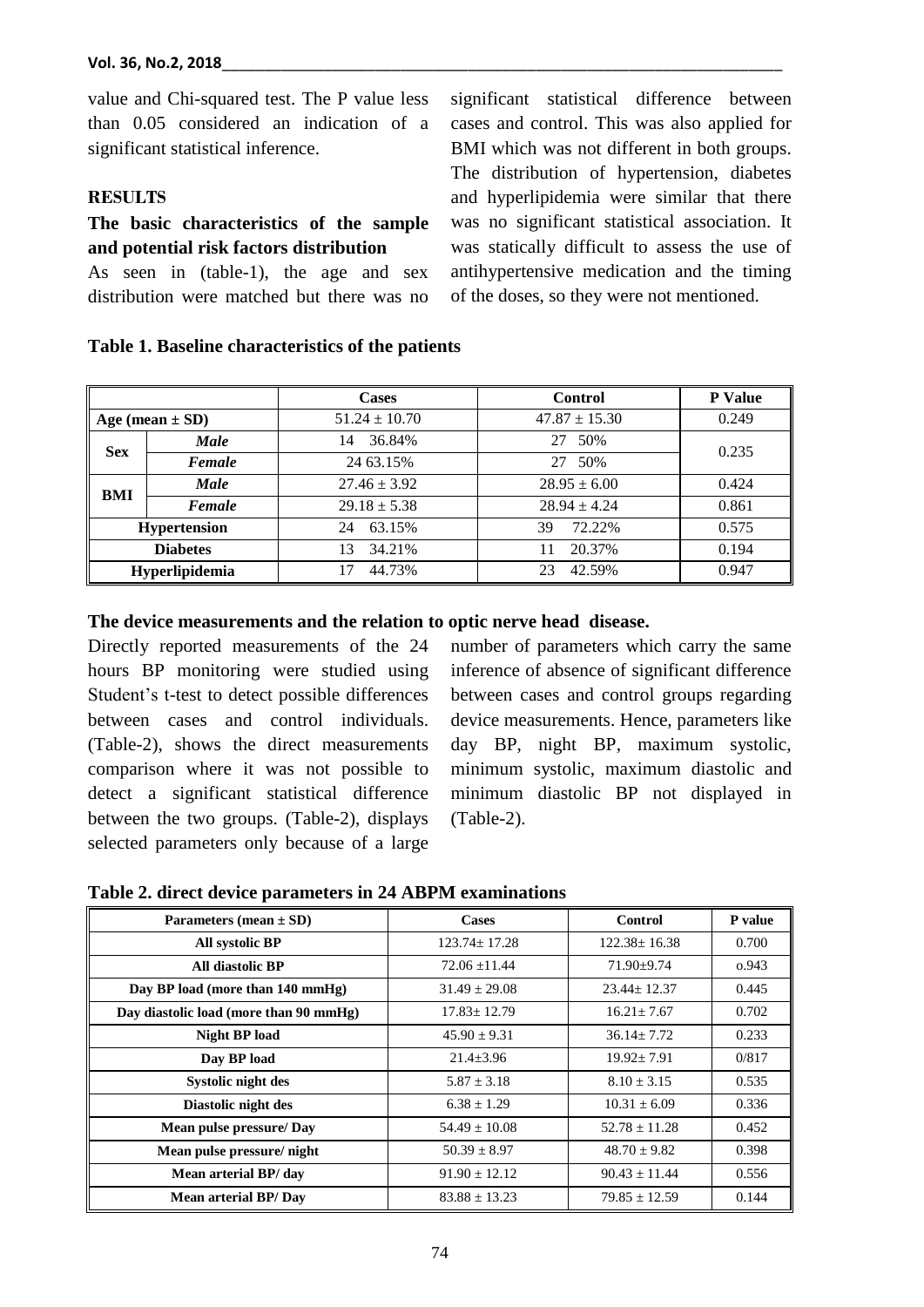# **The analysis of dipping states.**

BP dipping studied by different methods, however in both approaches there was no significant difference in cases and control groups. (Table-3), shows the statistics of both methods of dipping assessment. The relation between the two classifications was further investigated by Pearson Correlation Coefficient, and revealed an inverse strong relationship with an *r* of 0.837 and a P-value of less than 0.001.

|  |  |  |  |  |  |  | Table 3. Correlation between the methods of assessment of dipping status |
|--|--|--|--|--|--|--|--------------------------------------------------------------------------|
|--|--|--|--|--|--|--|--------------------------------------------------------------------------|

| <b>Parameters</b>                             | <b>Cases</b>      | <b>Control</b>    | <b>P</b> value     |
|-----------------------------------------------|-------------------|-------------------|--------------------|
| BP dipping percentages (mean $\pm$ SD)        | $0.930 \pm 0.178$ | $0.913 \pm 0.131$ | 0.549              |
| BP dipping percentages in AHA (mean $\pm$ SD) | $6.72 \pm 1.79$   | $7.25 \pm 1.68$   | 0.895              |
| <b>Pearson's Correlation Coefficient</b>      | 0.837             |                   | Less than<br>0.001 |

Categorical classification of BP dipping into severe, normal, blunted and reverse revealed that there is a significant agreement between the two classifications with Kappa value of 0.578 as shown in (Table-4).

|  |  | Table 4. Level of agreement between the classification approaches of dipping status |  |  |
|--|--|-------------------------------------------------------------------------------------|--|--|
|  |  |                                                                                     |  |  |
|  |  |                                                                                     |  |  |

| <b>Classification</b><br>Design of dipping state |                | Aha classification           |                      |                      |                           |              |  |
|--------------------------------------------------|----------------|------------------------------|----------------------|----------------------|---------------------------|--------------|--|
|                                                  |                | Less than $0\%$<br>(reverse) | $0-10%$<br>(blunted) | $10-20%$<br>(dipper) | More than 20%<br>(severe) | <b>Total</b> |  |
|                                                  | <b>Severe</b>  | 0                            | $\theta$             | $\theta$             | 12                        | 12           |  |
|                                                  |                | $0.0\%$                      | $0.0\%$              | $0.0\%$              | 100.0%                    | 12.8%        |  |
|                                                  | <b>Normal</b>  | 0                            | $\Omega$             | 28                   | $\Omega$                  | 28           |  |
| <b>Dipping</b>                                   |                | $0.0\%$                      | $0.0\%$              | 96.6%                | $0.0\%$                   | 29.8%        |  |
| category                                         | <b>Blunted</b> | 0                            | 31                   |                      | $\theta$                  | 32           |  |
|                                                  |                | $0.0\%$                      | 96.9%                | 3.4%                 | $0.0\%$                   | 34.0%        |  |
|                                                  | <b>Reverse</b> | 21                           |                      | $\theta$             | 0                         | 22           |  |
|                                                  |                | 100.0%                       | 3.1%                 | $0.0\%$              | $0.0\%$                   | 23.4%        |  |
| <b>Total</b>                                     |                | 21                           | 32                   | 29                   | 12                        | 94           |  |
|                                                  |                | 100.0%                       | 100.0%               | 100.0%               | 100.0%                    | 100.0%       |  |

Comparison of both methods of dipping was identical in cases and control individuals according to statistical test and the corresponding P-value as seen in (Table-5).

|  |  | Table 5. Correlation of the dipping state according to the methods of dipping assessment |  |
|--|--|------------------------------------------------------------------------------------------|--|
|  |  |                                                                                          |  |

|                |                | <b>Type</b> |                | <b>Total</b> | P value for    | P value for dipping in |  |  |
|----------------|----------------|-------------|----------------|--------------|----------------|------------------------|--|--|
|                |                | Case        | <b>Control</b> |              | <b>Dipping</b> | aha classification     |  |  |
|                | <b>Severe</b>  |             |                | 12           |                |                        |  |  |
| <b>Dipping</b> | <b>Normal</b>  | 10          | 18             | 28           | 0.937          |                        |  |  |
| category       | <b>Blunted</b> | 14          | 18             | 32           |                | 0.793                  |  |  |
|                | <b>Reverse</b> |             | 13             | 22           |                |                        |  |  |
| <b>Total</b>   |                | 38          | 56             | 94           |                |                        |  |  |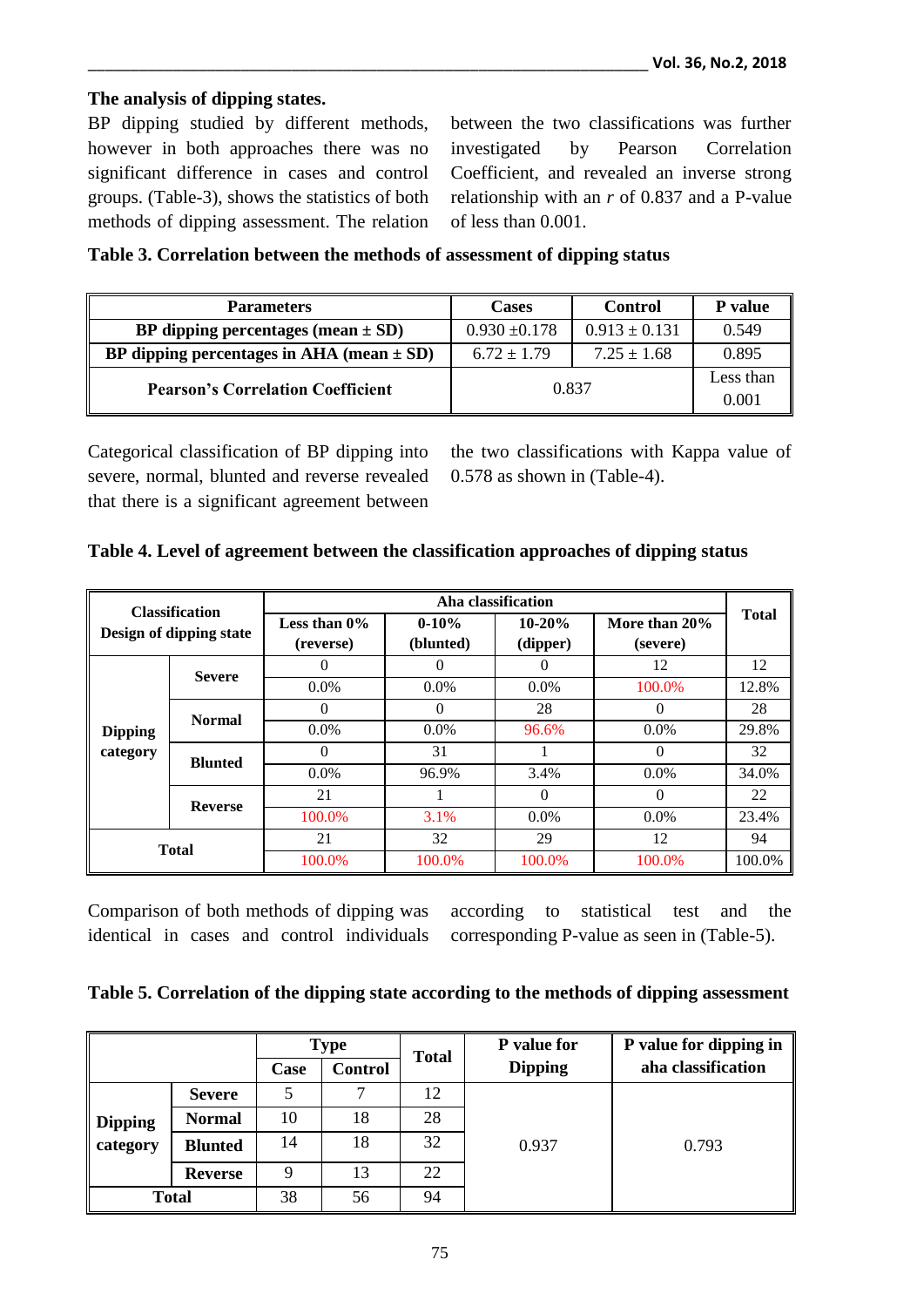In (Table-6), the percentage of patients in both groups and different categories of dipping was approximate, yet there was no statistical significance.

|                         |                     | <b>Cases</b> |              | <b>Control</b> |                     |              |  |
|-------------------------|---------------------|--------------|--------------|----------------|---------------------|--------------|--|
| <b>Dipping Category</b> | <b>Hypertension</b> |              | <b>Total</b> |                | <b>Hypertension</b> | <b>Total</b> |  |
|                         | $N_{0}$             | Yes          |              | No             | Yes                 |              |  |
| <b>Severe</b>           |                     | 4            | 5            | $\overline{4}$ | 3                   | 7            |  |
|                         | 7.1%                | 16.7%        | 13.2%        | 25.0%          | 7.7%                | 12.7%        |  |
| <b>Normal</b>           | 4                   | 6            | 10           | 6              | 12                  | 18           |  |
|                         | 28.6%               | 25.0%        | 26.3%        | 37.5%          | 30.8%               | 32.7%        |  |
| <b>Blunted</b>          | 5                   | 9            | 14           | 4              | 14                  | 18           |  |
|                         | 35.7%               | 37.5%        | 36.8%        | 25.0%          | 35.9%               | 32.7%        |  |
| <b>Reverse</b>          | 4                   | 5            | 9            | 2              | 10                  | 12           |  |
|                         | 28.6%               | 20.8%        | 23.7%        | 12.5%          | 25.6%               | 21.8%        |  |
| <b>Total</b>            | 14                  | 24           | 38           | 16             | 39                  | 55           |  |
|                         | 100.0%              | 100.0%       | 100.0%       | 100.0%         | 100.0%              | 100.0%       |  |

|        | Table 6. Relation of optic neuropathy and state of dipping according to the hypertension |  |  |
|--------|------------------------------------------------------------------------------------------|--|--|
| state. |                                                                                          |  |  |

**P value = 0.247** 

## **DISCUSSION**

In this study, the age in both groups was approximately matched, and the control group was an equal number for both sexes while in the case group there is female predominance. BMI in both groups was approximate. Age, sex, and BMI all constitute no statistical significance; findings that are consistent with the results of different studies that found that optic neuropathy can affect patients at any age, and 10% being under 45, and both male and female are equally affected.<sup>[19]</sup> Although more than  $2\sqrt{3}$  of the patients in both groups were hypertensive, and more than 40% had dyslipidemia, but this constitutes no statistical significance. The same applies to DM, though the number among case group (13) 34.2% versus (11) 20.3% in control group. The results of the previously mentioned factors were different to the results of many studies that show systemic disease associations for hypertension, and DM only for patients with optic neuropathy who were between 45-64 years of age, and in

another study, there was a strong association with obstructive sleep apnea.<sup>[20,21,22]</sup> The later may also be related to the increase in the BMI, and the explained hypothesis that apneic spells might result in an acute increase in BP, intracranial pressure, and nocturnal hypoxia that could cause optic neuropathy.<sup>[23]</sup> One study shows that hypercholesterolemia associated with optic neuropathy in younger patients. And optic neuropathy may be the first manifestation of a lipid disorder.<sup>[24]</sup> Although it was difficult to analyze the specific antihypertensive drugs and their timing of administration statistically, yet many studies show that many systemic drugs have ocular and visual side effects, and specifically nonselective B-blocker decrease IOP, and topical B-blocker also produce little additional IOP reduction.[25,26] Beata Krasinska, and collogues, showed that taking anti-hypertensive drugs in the evening may significantly decrease blood flow in the eye arteries, cause degenerative changes within the optic nerves.  $[27]$  The device parameters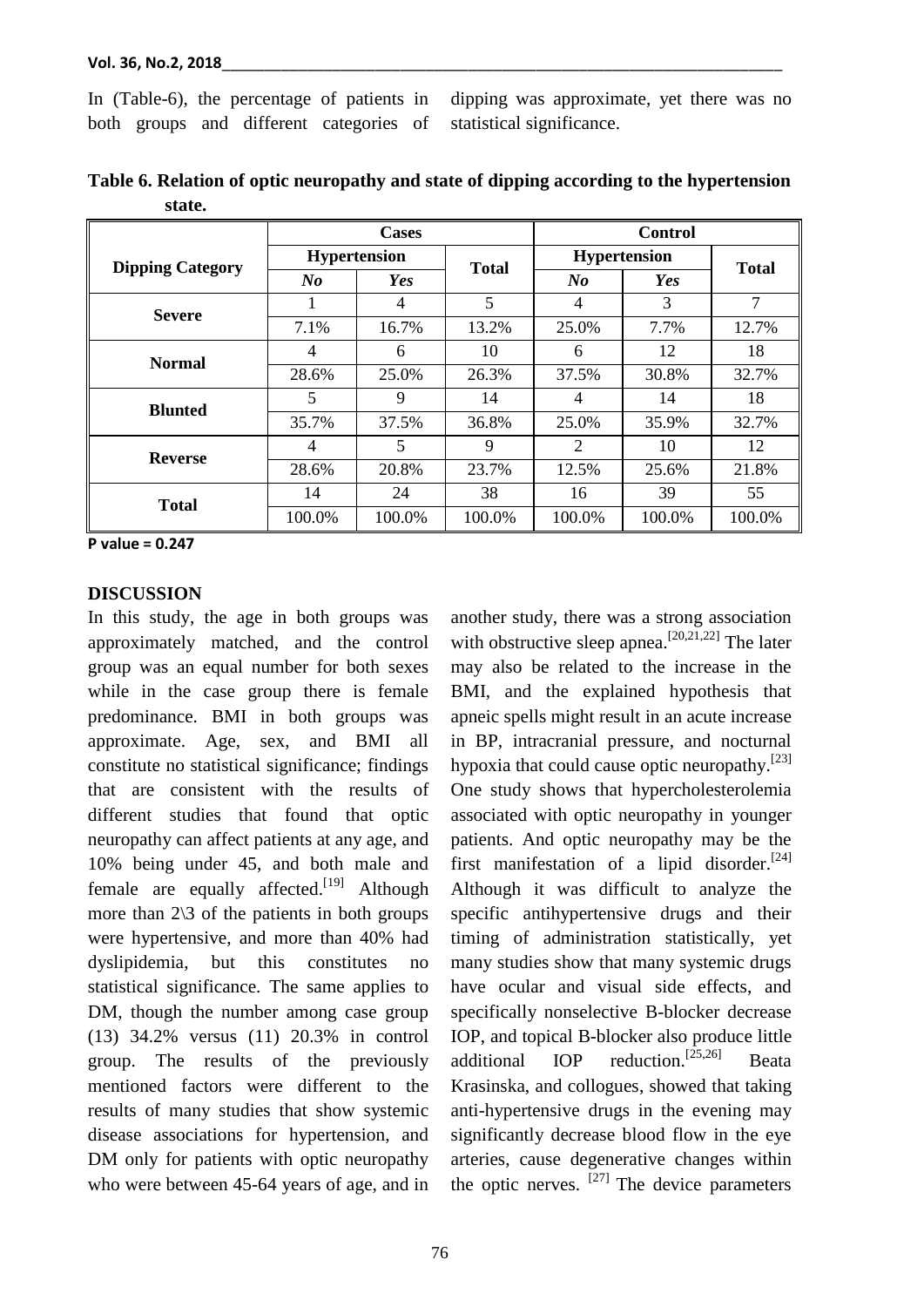for ABPM shown in (Table-2), also show no significant statistical value, and this may be due to the fact that the optimal information obtained from ABPM and their interpretation still in progress and discussion, regarding the duration and timing of day and night, the frequency of measurements, and BP variability effect on interpretation of the results. <sup>[28]</sup> One similar case- control study showed that relative hypotension was due to over treatment of hypertension or due to abnormal vascular auto regulation, that results in a low mean BP and a lag in the usual rise of the BP in the morning.  $[29, 30]$  In this study, the reverse and blunted pattern of dipping were the commonest pattern in hypertensive patients in both groups, followed by normal dipping pattern, and the least was severe dipping. But the effect of treatment of antihypertensive treatment on dipping was not studied because of the statistical difficulties of sample size. These findings are consistent with a study from Spain and other cohorts studies from Europe, USA, and Asia, that conclude that a blunted pattern of dipping is common in hypertensive patients, and in the treated patients the blunted pattern was associated with the use of higher number of antihypertensive drugs but not with the time of taking the medication.[31,32] However many studies relate the nocturnal dipping in BP as the basic mechanism for the optic nerve head changes and ocular ischemic disorders like anterior ischemic optic neuropathy, normal tension glaucoma ,primary angle glaucoma, and other optic nerve head disorders.<sup>[33]</sup> Systemic diseases, local, physiological and anatomical factors also play role in the mechanism optic nerve head derangement.<sup>[34]</sup> The ABPM as method for assessment of dipping state is also a matter of investigations and frequent changes in the recommendations especially in hypertensive and diabetic patients, where single test usually is not enough for classification of the

dipping state, assessment of treatment type and timing, that strengthen, change or sometimes argue against the recommendations, like the American Diabetic Association(ADA) reported to use more than one antihypertensive drugs at bedtime,  $^{[35]}$  which is now changed so that the aim of treatment is to reduce nocturnal hypertension, and clinical studies suggest to have more collaboration and arrangement between ophthalmologists and physicians while dealing with hypertensive patients who have sight- threatening clinically and supported by OCT examination which can detect retinal nerve fiber layer involvement specific to different class of visual field defects in eyes with non-arteritic optic neuropathy.<sup>[36]</sup> Although the ABPM since it was introduced in the medical practice before 1978 and in spit of frequent meetings and reviewing the optimization of the test and the indications by many researches and literatures and now strongly become part of daily medical practice and has its own committees and guidelines on the other hand there are still controversies rise frequently like the threshold of the BP, the frequency and the number of the tests that are needed, the indications and limitations of the test, and device and software pitfalls in interpreting the results.  $[37]$  yet in our society is underused and there is no good awareness among the physicians.

*In conclusion,* this study shows that there was no specific BP dipping pattern by ABPM in this sample of the studied patients with optic neuropathy, and the development of the changes for optic neuropathy is multifactorial, and none of the risk factors that were studied can be regarded as an independent cause for optic neuropathy.

# *Limitations*

The main limitations to this study; the sample size was limited and difficult to repeat the ABPM test, and to follow and repeat the ophthalmologic examination by OCT.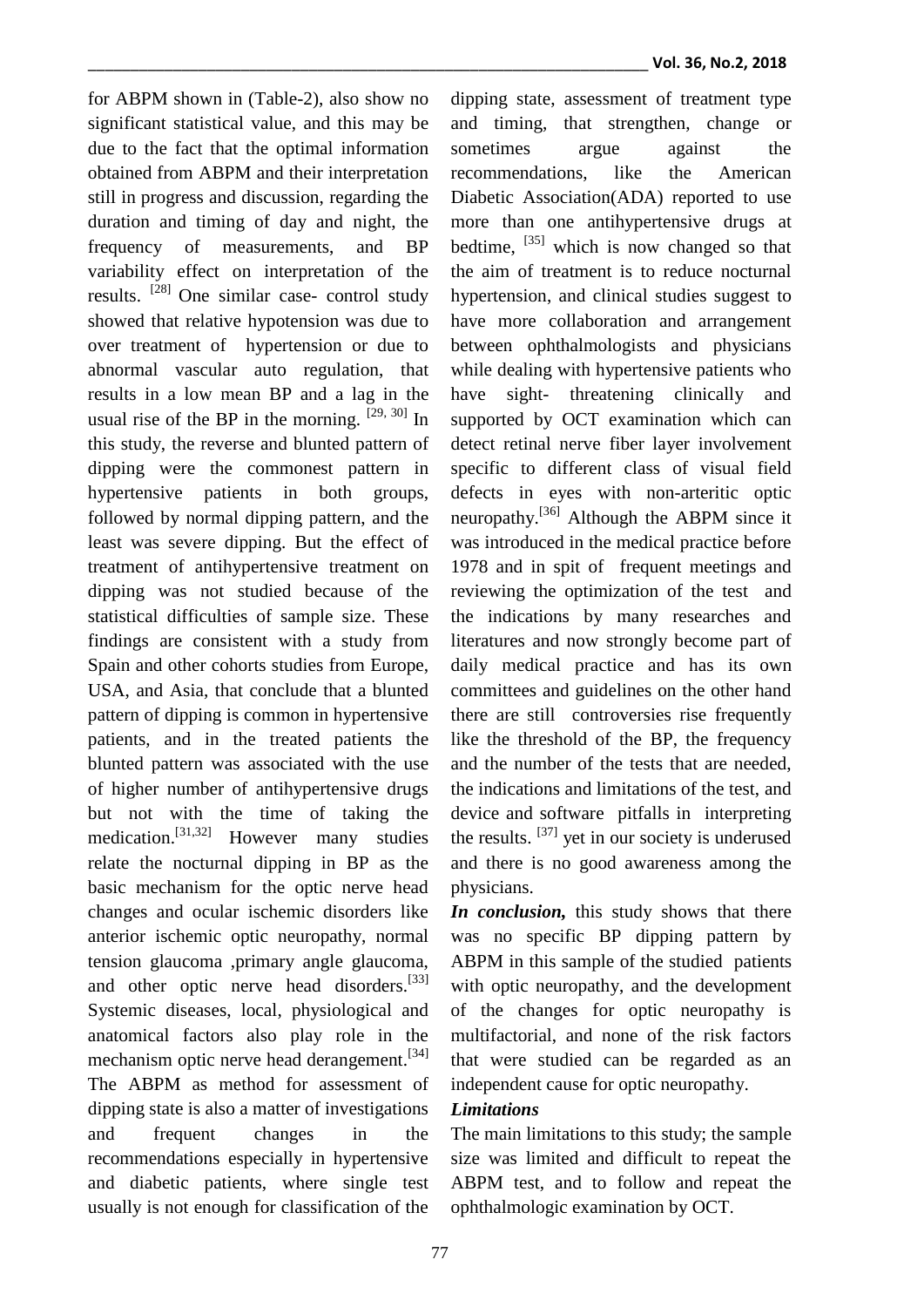# **Recommendation**

More cooperation and awareness between physicians and ophthalmologists is needed while dealing with patients with systemic diseases, and scheduled examination for early detection of sight- threatening diseases. And to institute local foundation for optic nerve disease.

# **Acknowledgement**

We would like to thank Prof. Abas Ali Mansour, Director of Faiha Specialized Diabetes, Endocrine and Diabetes Center, and to Dr. Ahmed Qasim Jebra, the Biostatisian for his help in statistical management.

## **REFERENCES**

- **1. Fechtner RD, Weinreb RN. Mechanisms of optic nerve damage in primary open angle glaucoma.** *Surv Ophthalmol***. 1994; 39:23–42.**
- **2. Plange N, Kaup M, Daneljan L,et al. 24-h blood pressure monitoring in normal tension glaucoma: night-time blood pressure variability.** *J Hum Hypertens***. 2006; 20:137–142.**
- **3. ChoiJ, JoengJ, Cho H, et al. Effect of nocturnal blood pressure reduction on circadian fluctuation of mean ocular perfusion pressure: a risk factor for normal tension glaucoma.** *Invest Ophthalmol Vis Sci.* **2006; 47:831–836.**
- **4. Savini G,Bellusci C,Carbonelli M, Zanini M, Carelli V, Sadun AA, Barboni P***,* **Detection and quantification of retinal nerve fiber layer thickness in optic disc edema using stratus OCT.** *Arch Ophthalmol. 2006 Aug; 124(8): 1111-7.*
- **5. Staessen JA, Bieniaszewski L, O'Brien E, Gosse P, Hayashi H, Imai Y, Kawasaki T, Otsuka K, Palatini P, Thijs L, Fagard R. The "Ad Hoc' Working Group. Nocturnal blood pressures fall on ambulatory monitoring in a large international database.** *Hypertension.* **1997; 29: 30-39.**
- **6. Hayreh S.S.Podhajsky P. Zimmerman M.B. Role of Nocturnal Arterial Hypotension in Optic Nerve Head Ischemic Disorders.** *Ophthalmologica* **1999; 213: 76–96.**
- *7.* **Mancia G, Fagard R, Narkiewicz K, Redon J, Zanchetti A, et al. (2013) ESH/ESC Guidelines for the management of arterial hypertension: The Task Force For the management of arterial hypertension of the European Society of Hypertension (ESH) and of the European Society of Cardiology (ESC).** *EurHeart J.* **2013**
- **8. Verdecchia P, Angeli F (2003) [The Seventh Report of the Joint National Committee on the Prevention, Detection, Evaluation and Treatment of High Blood Pressure: the weapons are ready].** *Rev EspCardiol* **56: 843-847.**
- **9. Metoki H, Ohkubo T, Kikuya M, Asayama K, Obara T, Hashimoto J, Totsune K, Hoshi H, Satoh H, Imai Y. Prognostic significance for stroke of a morning pressor surge and a nocturnal blood pressure decline: the Ohasamastudy.** *Hypertension***. 2006;47:149– 154.**
- **10. Dolan E, Stanton A, Thijs L, Hinedi K, Atkins N, Mc Clory S, DenHondE, McCormack P, StaessenJA, O'Brien E. Superiority of ambulatory over clinic blood pressure measurement in predicting mortality: the Dublin outcome study.***Hypertension.***2005; 46:156–161.**
- **11. Ohkubo T, Hozawa A, Yamaguchi J, Kikuya M, Ohmori K, Michimata M, Matsubara M, HashimotoJ, Hoshi H, Araki T, Tsuji I, Satoh H, Hisamichi S, Imai Y. Prognostic significance of the nocturnal decline in blood pressure in individuals with and without high 24-h blood pressure:theOhasama study.** *J Hypertens***. 2002; 20: 2183–2189.**
- **12. O'Brien E, Atkins N, Stergiou G, Karpettas N, Parati G, AsmarR, ImaiY, Wang J, Mengden T, ShennanA; Working Group on Blood Pressure Monitoring of the Europiansocity of hypertension, European Society of Hypertension International Protocol revision 2010 for the validation of blood pressure measuring devices in adults.** *Blood Press.Monit***.2010; 15: 23-28.**
- *13.* **Parati G, Ochoa JE, Lombardi C, Bilo G. Assessment and management of blood pressure variability.** *Nat Rev Cardiol 2013; 10: 143–155.*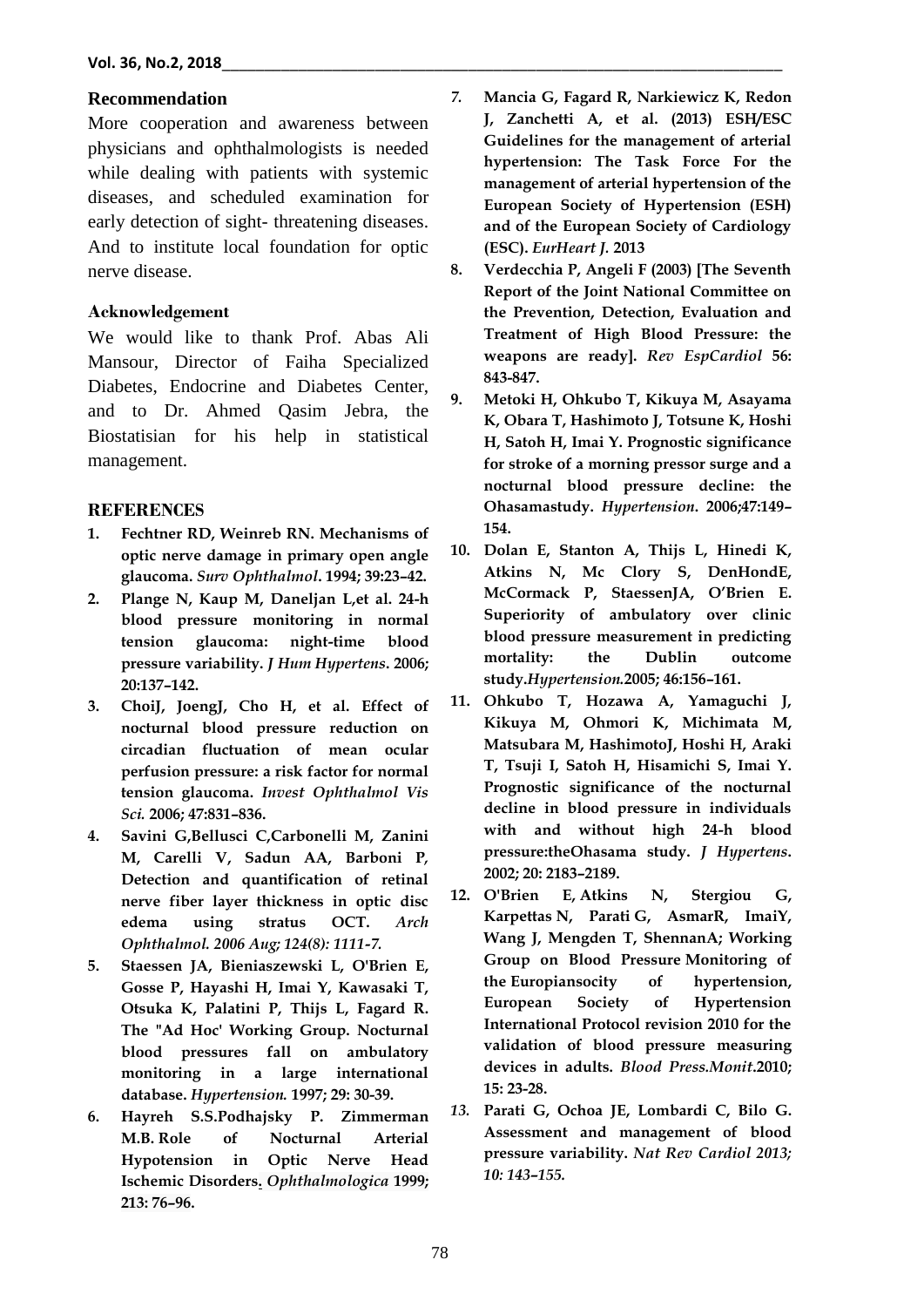- **14. Verdecchia P, Angeli F, Cavallini C (2007) Ambulatory blood pressure for cardiovascular risk stratification.**  *Circulation* **115: 2091-2093.**
- **15. Verdecchia P, Angeli F, Gattobigio R (2004) Clinical usefulness of ambulatory blood pressure monitoring.** *J Am SocNephrol* **15 Suppl 1: S30-33.**
- **16. Verdecchia P, Angeli F, Mazzotta G, Garofoli M, Ramundo E, et al. (2012) Daynight dip and early-morning surge in blood pressure in hypertension: prognostic implications.** *Hypertension* **60: 34-42.**
- **17. Robert H Fagard, [Dipping pattern of](http://www.tandfonline.com/doi/full/10.1586/erc.09.35)  [nocturnal blood pressure in patients with](http://www.tandfonline.com/doi/full/10.1586/erc.09.35)  [hypertension.](http://www.tandfonline.com/doi/full/10.1586/erc.09.35)** *Expert Review of Cardiovascular Therapy* **Vol. 7, Iss. 6, 2009.**
- **18. Fagard RH, Staessen JA, Thijs L. Optimal definition of daytime and nighttime blood pressure.** *Blood Press Monit* **1997; 2:315– 321.**
- **19. Richard L. Windsor, Laura K. Windsor, Understanding a Stroke of the Optic Nerve (Anterior Ischemic Optic Neuropathy).** *Vision Enhancement vol***.7 No. 2 – 2002.**
- **20. [Michael X. Repka,](javascript:void(0);) Peter J. [Savino,](javascript:void(0);) [Norman](javascript:void(0);)  [J. Schatz,](javascript:void(0);) Robert C. [Sergott.](javascript:void(0);) Clinical Profile And Long-Term Implications of Anterior Ischemic Optic Neuropathy.** *American Journal of Ophthalmology***. October 1983:Volume 96,issue 4, Pages 478-483.**
- **21. [Palombi](https://www.ncbi.nlm.nih.gov/pubmed/?term=Palombi%20K%5BAuthor%5D&cauthor=true&cauthor_uid=16556620) K, [ERenard,](https://www.ncbi.nlm.nih.gov/pubmed/?term=Renard%20E%5BAuthor%5D&cauthor=true&cauthor_uid=16556620) [P Levy,](https://www.ncbi.nlm.nih.gov/pubmed/?term=Levy%20P%5BAuthor%5D&cauthor=true&cauthor_uid=16556620) [C](https://www.ncbi.nlm.nih.gov/pubmed/?term=Chiquet%20C%5BAuthor%5D&cauthor=true&cauthor_uid=16556620)  [Chiquet,](https://www.ncbi.nlm.nih.gov/pubmed/?term=Chiquet%20C%5BAuthor%5D&cauthor=true&cauthor_uid=16556620) [ChDeschaux,](https://www.ncbi.nlm.nih.gov/pubmed/?term=Deschaux%20C%5BAuthor%5D&cauthor=true&cauthor_uid=16556620) [J P Romanet,](https://www.ncbi.nlm.nih.gov/pubmed/?term=Romanet%20JP%5BAuthor%5D&cauthor=true&cauthor_uid=16556620) and [J L](https://www.ncbi.nlm.nih.gov/pubmed/?term=P%26%23x000e9%3Bpin%20JL%5BAuthor%5D&cauthor=true&cauthor_uid=16556620)  [Pépin.](https://www.ncbi.nlm.nih.gov/pubmed/?term=P%26%23x000e9%3Bpin%20JL%5BAuthor%5D&cauthor=true&cauthor_uid=16556620)Non**‐**arteritic anterior ischaemic optic neuropathy is nearly systematically associated with obstructive sleep apnoea.***[Br J Ophthalmol.](https://www.ncbi.nlm.nih.gov/pmc/articles/PMC1857151/)* **2006 Jul; 90(7): 879–882.**
- **22. [Michael S Lee,](https://www.ncbi.nlm.nih.gov/pubmed/?term=Lee%20MS%5BAuthor%5D&cauthor=true&cauthor_uid=21439645) Daniel [Grossman,](https://www.ncbi.nlm.nih.gov/pubmed/?term=Grossman%20D%5BAuthor%5D&cauthor=true&cauthor_uid=21439645) [Anthony](https://www.ncbi.nlm.nih.gov/pubmed/?term=Arnold%20AC%5BAuthor%5D&cauthor=true&cauthor_uid=21439645) C. [Arnold,](https://www.ncbi.nlm.nih.gov/pubmed/?term=Arnold%20AC%5BAuthor%5D&cauthor=true&cauthor_uid=21439645) and [Frank A Sloan.](https://www.ncbi.nlm.nih.gov/pubmed/?term=Sloan%20FA%5BAuthor%5D&cauthor=true&cauthor_uid=21439645)Incidence of nonarteritic anterior ischemic optic neuropathy: increased risk among diabetic patients.** *Ophthalmology***[.2011 May; 118\(5\):](https://www.ncbi.nlm.nih.gov/entrez/eutils/elink.fcgi?dbfrom=pubmed&retmode=ref&cmd=prlinks&id=21439645)  959–[963.](https://www.ncbi.nlm.nih.gov/entrez/eutils/elink.fcgi?dbfrom=pubmed&retmode=ref&cmd=prlinks&id=21439645)**
- **23. [Mojon DS,](https://www.ncbi.nlm.nih.gov/pubmed/?term=Mojon%20DS%5BAuthor%5D&cauthor=true&cauthor_uid=12003609) [Hedges TR3rd,](https://www.ncbi.nlm.nih.gov/pubmed/?term=Hedges%20TR%203rd%5BAuthor%5D&cauthor=true&cauthor_uid=12003609) [Ehrenberg](https://www.ncbi.nlm.nih.gov/pubmed/?term=Ehrenberg%20B%5BAuthor%5D&cauthor=true&cauthor_uid=12003609)  [B,](https://www.ncbi.nlm.nih.gov/pubmed/?term=Ehrenberg%20B%5BAuthor%5D&cauthor=true&cauthor_uid=12003609) [Karam](https://www.ncbi.nlm.nih.gov/pubmed/?term=Karam%20EZ%5BAuthor%5D&cauthor=true&cauthor_uid=12003609) EZ, [Goldblum](https://www.ncbi.nlm.nih.gov/pubmed/?term=Goldblum%20D%5BAuthor%5D&cauthor=true&cauthor_uid=12003609) D, [Abou-Chebl](https://www.ncbi.nlm.nih.gov/pubmed/?term=Abou-Chebl%20A%5BAuthor%5D&cauthor=true&cauthor_uid=12003609)  [A,](https://www.ncbi.nlm.nih.gov/pubmed/?term=Abou-Chebl%20A%5BAuthor%5D&cauthor=true&cauthor_uid=12003609) [Gugger M,](https://www.ncbi.nlm.nih.gov/pubmed/?term=Gugger%20M%5BAuthor%5D&cauthor=true&cauthor_uid=12003609) [Mathis J.](https://www.ncbi.nlm.nih.gov/pubmed/?term=Mathis%20J%5BAuthor%5D&cauthor=true&cauthor_uid=12003609) Association between sleep apnea syndrome and nonarteritic anterior ischemic optic neuropathy.** *[Arch Ophthalmol.](https://www.ncbi.nlm.nih.gov/pubmed/12003609)* **2002 May; 120(5): 601-5.**
- **24. [Deramo VA](https://www.ncbi.nlm.nih.gov/pubmed/?term=Deramo%20VA%5BAuthor%5D&cauthor=true&cauthor_uid=12750110)<sup>1</sup> , [Sergott RC,](https://www.ncbi.nlm.nih.gov/pubmed/?term=Sergott%20RC%5BAuthor%5D&cauthor=true&cauthor_uid=12750110) [AugsburgerJJ,](https://www.ncbi.nlm.nih.gov/pubmed/?term=Augsburger%20JJ%5BAuthor%5D&cauthor=true&cauthor_uid=12750110) [ForoozanR,](https://www.ncbi.nlm.nih.gov/pubmed/?term=Foroozan%20R%5BAuthor%5D&cauthor=true&cauthor_uid=12750110) [Savino](https://www.ncbi.nlm.nih.gov/pubmed/?term=Savino%20PJ%5BAuthor%5D&cauthor=true&cauthor_uid=12750110) PJ, [Leone A.](https://www.ncbi.nlm.nih.gov/pubmed/?term=Leone%20A%5BAuthor%5D&cauthor=true&cauthor_uid=12750110) Ischemic optic neuropathy as the first manifestation of elevated cholesterol levels in young patients.** *[Ophthalmology.](https://www.ncbi.nlm.nih.gov/pubmed/12750110)* **2003 May; 110(5): 1041-6; discussion 1046.**
- **25. Muchnick BG. The ocular manifestations of systemic drugs.***Optom Today* **1998 May: 44-52.**
- **26. Bartlett JD. Ophthalmic toxicity by systemic drugs. In:** *GCY Chiou, ed. Ophthalmic Toxicology***, 2nd ed. Michigan: Taylor and Francis, 1999: 225-283.**
- **27. Choi J, Joeng J, Cho H, et al. Effect of nocturnal blood pressure reduction on circadian fluctuation of mean ocular perfusion pressure: a risk factor for normal tension glaucoma.** *Invest Ophthalmol* **Vis Sci. 2006; 47: 831–836.**
- **28. Eoin O' Brien, Gianfranco Parati, George Stergiou. Ambulatory Blood Pressure Measurement. What Is the International Consunsus?** *Hypertension***. 2013; 62: 988-994.**
- **29. [Landau K,](https://www.ncbi.nlm.nih.gov/pubmed/?term=Landau%20K%5BAuthor%5D&cauthor=true&cauthor_uid=8619767) [Winterkorn JM,](https://www.ncbi.nlm.nih.gov/pubmed/?term=Winterkorn%20JM%5BAuthor%5D&cauthor=true&cauthor_uid=8619767) [Mailloux](https://www.ncbi.nlm.nih.gov/pubmed/?term=Mailloux%20LU%5BAuthor%5D&cauthor=true&cauthor_uid=8619767) [LU,](https://www.ncbi.nlm.nih.gov/pubmed/?term=Mailloux%20LU%5BAuthor%5D&cauthor=true&cauthor_uid=8619767) [Vetter W,](https://www.ncbi.nlm.nih.gov/pubmed/?term=Vetter%20W%5BAuthor%5D&cauthor=true&cauthor_uid=8619767) [Napolitano B.](https://www.ncbi.nlm.nih.gov/pubmed/?term=Napolitano%20B%5BAuthor%5D&cauthor=true&cauthor_uid=8619767) 24-hour blood pressure monitoring in patients with anterior ischemic optic neuropathy.** *[Arch](https://www.ncbi.nlm.nih.gov/pubmed/8619767) [Ophthalmol.](https://www.ncbi.nlm.nih.gov/pubmed/8619767)* **1996 May; 114(5): 570-5.**
- **30. [Sohan Singh Hayreh,](javascript:void(0);) [M. Bridget](javascript:void(0);)  [Zimmerman,](javascript:void(0);) [Patricia Podhajsky,](javascript:void(0);) [Wallace](javascript:void(0);)  [L.M. Alward.](javascript:void(0);) Nocturnal Arterial Hypotension and Its Role in Optic Nerve Head and Ocular Ischemic Disorders***.American Journal of Ophthalmology***.May 1994: Volume 117, issue 5, Pages: 603-624.**
- **31. Alejandro de la Sierra, Josep Redon, José R. Banegas, Julián Segura, Gianfranco Parati, Manuel Gorostidi, Juan J. de la Cruz, JavierSobrino, José L. Llisterri, Javier Alonso, Ernest Vinyoles, VicentePallarés, AntonioSarría, Pedro Aranda, Luis M. Ruilope,andon behalf of the Spanish Society of Hypertension Ambulatory Blood Pressure Monitoring Registry Investigators. Prevalence and factors associated with circadian blood pressure patterns in hypertensive patients.**  *Hypertension***. 2009; 53: 466-472.**
- **32. Cesare [Cuspidi,](http://www.tandfonline.com/author/Cuspidi%2C+Cesare) [CarlaSala,](http://www.tandfonline.com/author/Sala%2C+Carla) [CristianaValerio,](http://www.tandfonline.com/author/Valerio%2C+Cristiana) [Francesca](http://www.tandfonline.com/author/Negri%2C+Francesca) [Negri](http://www.tandfonline.com/author/Negri%2C+Francesca) [&Giuseppe Mancia.](http://www.tandfonline.com/author/Mancia%2C+Giuseppe) Nocturnal blood**